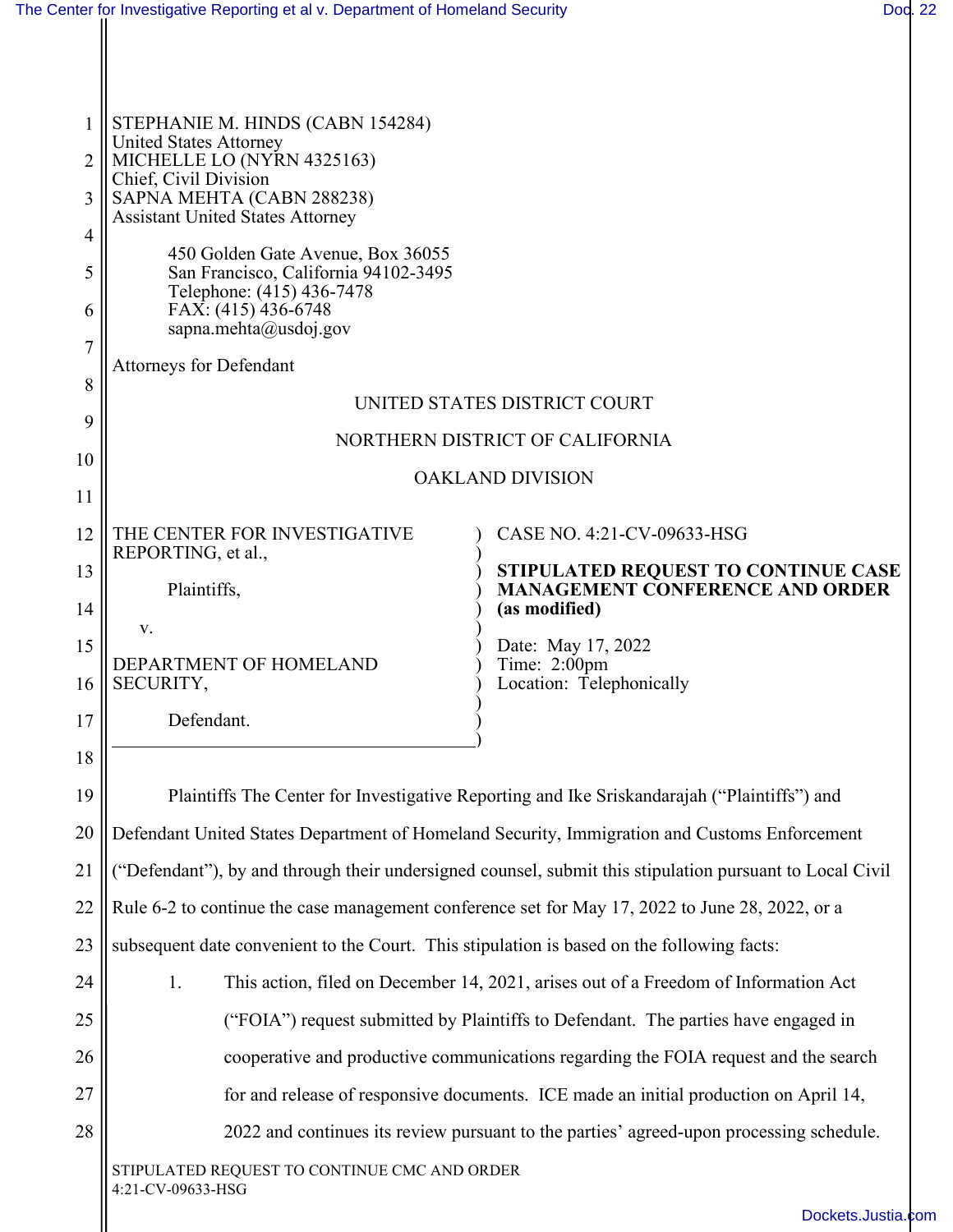| 1        | 2.                                                                                                     |                                                                                           |     | To allow time for additional processing of documents, for Plaintiffs to review             |  |  |
|----------|--------------------------------------------------------------------------------------------------------|-------------------------------------------------------------------------------------------|-----|--------------------------------------------------------------------------------------------|--|--|
| 2        |                                                                                                        | productions, and for the parties to resolve as many issues in this matter as possible     |     |                                                                                            |  |  |
| 3        |                                                                                                        | between themselves, the parties stipulate and request that the case management            |     |                                                                                            |  |  |
| 4        |                                                                                                        | conference currently scheduled for May 17, 2022 be continued to June 28, 2022. The        |     |                                                                                            |  |  |
| 5        |                                                                                                        | parties will provide the Court with a joint status report by June 21, 2022. At that time, |     |                                                                                            |  |  |
| 6        |                                                                                                        | the parties may request a further continuance of the case management conference, or, if   |     |                                                                                            |  |  |
|          |                                                                                                        |                                                                                           |     | the need arises, request to appear at the case management conference.                      |  |  |
| 8        | 3.                                                                                                     |                                                                                           |     | The parties respectfully submit that this is the most efficient manner in which to proceed |  |  |
| 9        |                                                                                                        |                                                                                           |     | and will conserve both the parties' and the Court's resources.                             |  |  |
| 10       |                                                                                                        |                                                                                           |     | Respectfully submitted,                                                                    |  |  |
| 11       |                                                                                                        |                                                                                           |     | STEPHANIE M. HINDS                                                                         |  |  |
| 12       |                                                                                                        |                                                                                           |     | <b>United States Attorney</b>                                                              |  |  |
| 13       | Dated: May 9, 2022                                                                                     |                                                                                           | By: | <u>/s/ Sapna Mehta</u><br>$\overline{\text{SAPNA} \text{ MEHTA}}$                          |  |  |
| 14       |                                                                                                        |                                                                                           |     | Assistant United States Attorney<br>Attorney for Defendant                                 |  |  |
| 15       |                                                                                                        |                                                                                           |     |                                                                                            |  |  |
| 16       | Dated: May 9, 2022                                                                                     |                                                                                           |     | THE CENTER FOR INVESTIGATIVE REPORTING                                                     |  |  |
| 17       |                                                                                                        |                                                                                           | By: | <u>/s/ Shawn Musgrave</u>                                                                  |  |  |
| 18       |                                                                                                        |                                                                                           |     | D. VICTORIA BARANESTSKY<br><b>SHAWN MUSGRAVE</b>                                           |  |  |
| 19       |                                                                                                        |                                                                                           |     | <b>Attorneys for Plaintiffs</b>                                                            |  |  |
| 20       |                                                                                                        |                                                                                           |     |                                                                                            |  |  |
| 21       | <b>ATTESTATION</b>                                                                                     |                                                                                           |     |                                                                                            |  |  |
| 22<br>23 | In compliance with Civil L.R. $5-1(h)(3)$ , I attest that I have obtained concurrence in the filing of |                                                                                           |     |                                                                                            |  |  |
| 24       | this document from each of the other signatories.                                                      |                                                                                           |     |                                                                                            |  |  |
| 25       | Dated: May 9, 2022                                                                                     |                                                                                           | By: | <u>/s/ Sapna Mehta</u>                                                                     |  |  |
| 26       |                                                                                                        |                                                                                           |     | <b>SAPNA MEHTA</b><br><b>Assistant United States Attorney</b>                              |  |  |
| 27       |                                                                                                        |                                                                                           |     | <b>Attorney for Defendant</b>                                                              |  |  |
| 28       |                                                                                                        |                                                                                           |     |                                                                                            |  |  |
|          | STIPULATED REQUEST TO CONTINUE CMC AND ORDER<br>4:21-CV-09633-HSG                                      |                                                                                           |     |                                                                                            |  |  |